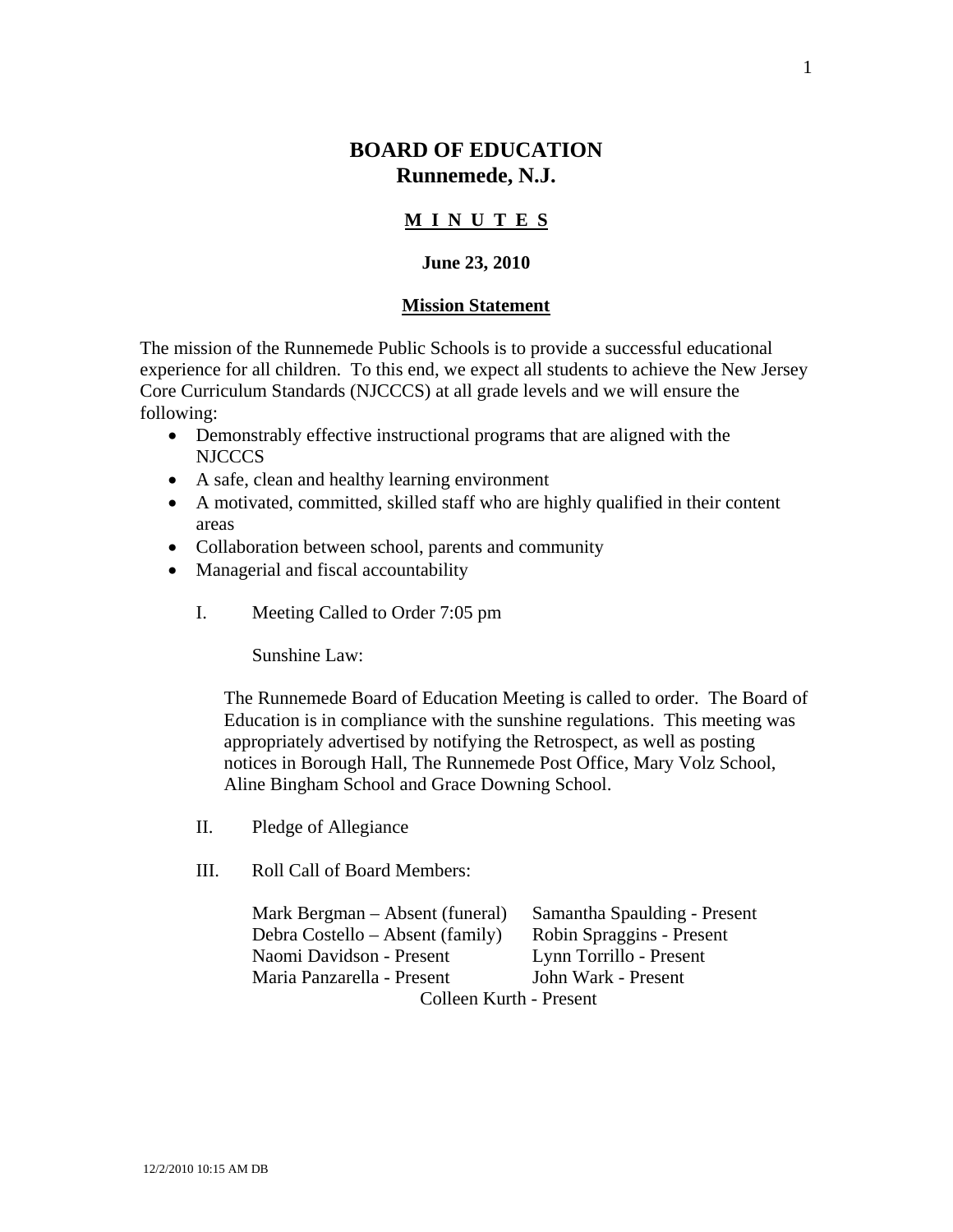Also Present:

Nancy Ward, Superintendent of Schools Kelly Brazelton, Business Administrator/Board Secretary Marie Gallagher, Principal – Downing & Bingham Schools Mark Iannucci, Principal – Mary Volz School Stephen Pili, Assistant Principal – Mary Volz School Janet Fiola, Child Study Team Coordinator Doug McGarry, Supervisor of Buildings & Grounds

Mrs. Panzarella left the meeting @ 7:10 pm

- IV. Presentations: Mr. Mattliano from CC Productions demonstrating Pay for it.net (Food Service software).
- V. Approval of Minutes

Motion by Mrs. Davidson Seconded by Mrs. Spaulding

- a. Recommend that the Board of Education approve the special meeting and executive session minutes of the May 26, 2010 BOE Meeting.
- b. Recommend that the Board of Education approve the Re-Organization meeting minutes of the May 26, 2010 BOE Meeting
- c. Recommend that the Board of Education approve the regular session and executive session minutes of the May 26, 2010 BOE Meeting. (all minutes will be forwarded)

ROLL CALL VOTE: Yes 5 No Abstain 1 (Wark) Absent 3

- VI. Correspondence *(white)* 
	- 1. Congratulations to Mrs. Kerslake and Ms. Otero who worked so diligently raising money for the Juvenile Diabetes Research Fund. We raised \$5,321.87. Kudos to all staff who contributed.
	- 2. Thank you note from Pat DiJulio.

Mrs. Panzarella came back to the meeting @ 7:11 pm

VII. Open Public Comment

Notation of Public Comments on Agenda Items

The Board President will recognize those individuals in the audience whom wish to comment on any action items on this Agenda. Please respect the following procedures:

- 1. Be recognized by Board President.
- 2. State your full name and address.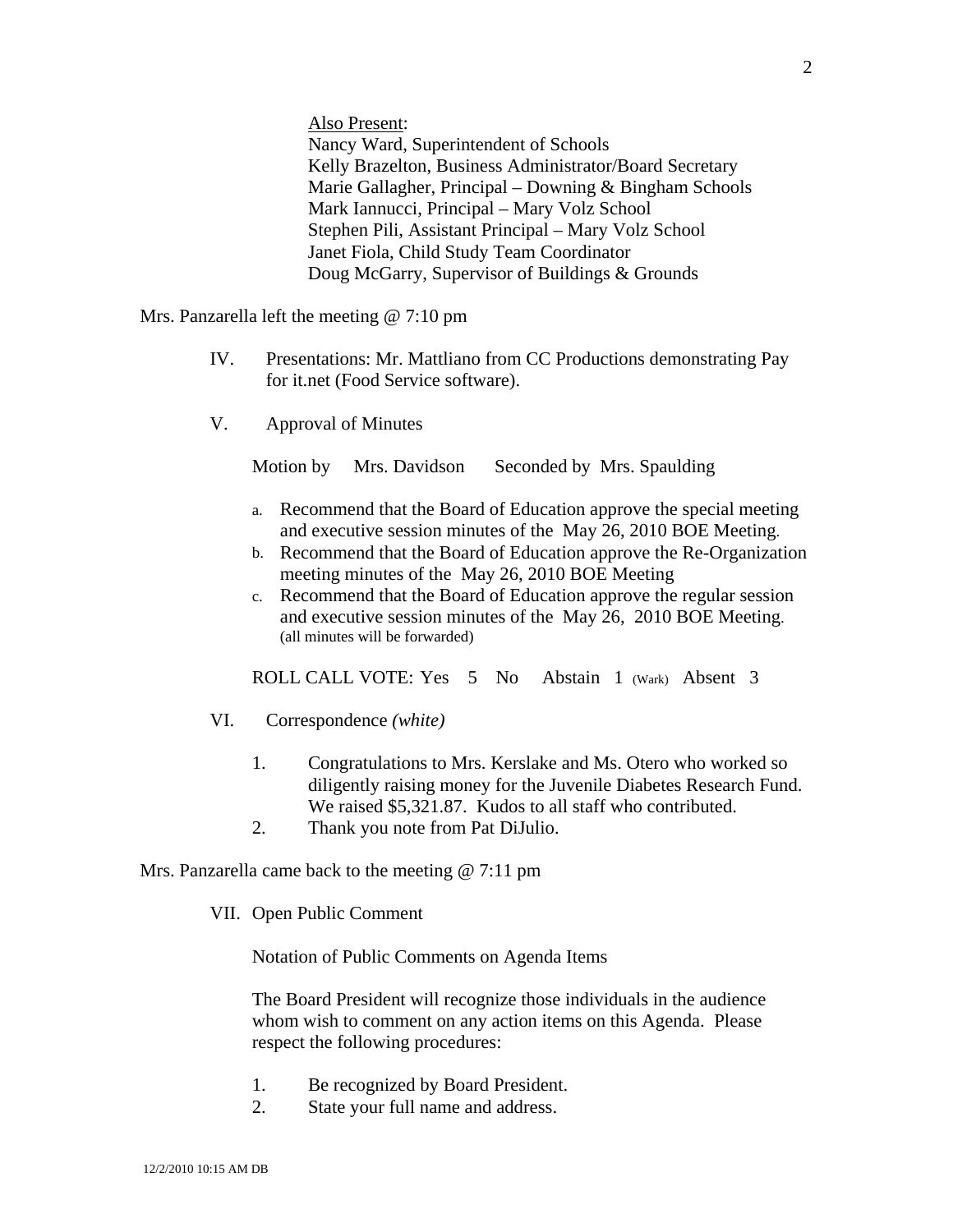- 3. Identify the resolution/item number on which you wish to comment.
- 4. Wait to be recognized before you make your comment. (just before the resolution is voted on)
- 5. Limit your comments to the specific resolution/items.
- 6. Limit your comments to (3) minutes per person.

No comments at this time.

- VIII. Reports *(yellow)* 7:12 pm
	- a. Superintendent's Report
	- b. Business Administrator's, Buildings & Grounds Report (attached)
	- c. Principal's Report (attached)
	- d. Nurses Report (attached)
	- e. Special Education Report (attached)
	- f. Committee Reports
		- Camden County Educational Services Commission Report (Costello) - none
		- NJSBA Report (Davidson) activities fees, lawsuits
		- Black Horse Pike (Spaulding) retirements, summer programs for students – sports, corner note taking strategy for every student next year
		- Policy/Public Relations meeting June  $24<sup>th</sup>$
		- Negotiations meeting June  $17<sup>th</sup>$  progress
		- Finance progress
		- Personnel met tonight
- IX. Old Business
- X. New Business

#### **a. PROPERTY & TRANSPORTATION** *(gold)* 7:50 pm

Motion by Mrs. Spaulding Seconded by Mrs. Spraggins

Approve the following on the recommendation of the Superintendent:

 1. Award bids to Patriot Roofing for roofing project, funding to be provided partially by ROD grant and partially Capital Reserve:

> Base Bid: \$314,999 Alternate1: \$ 9,500 Alternate 2: \$ 3,000 Alternate 4: \$ 17,500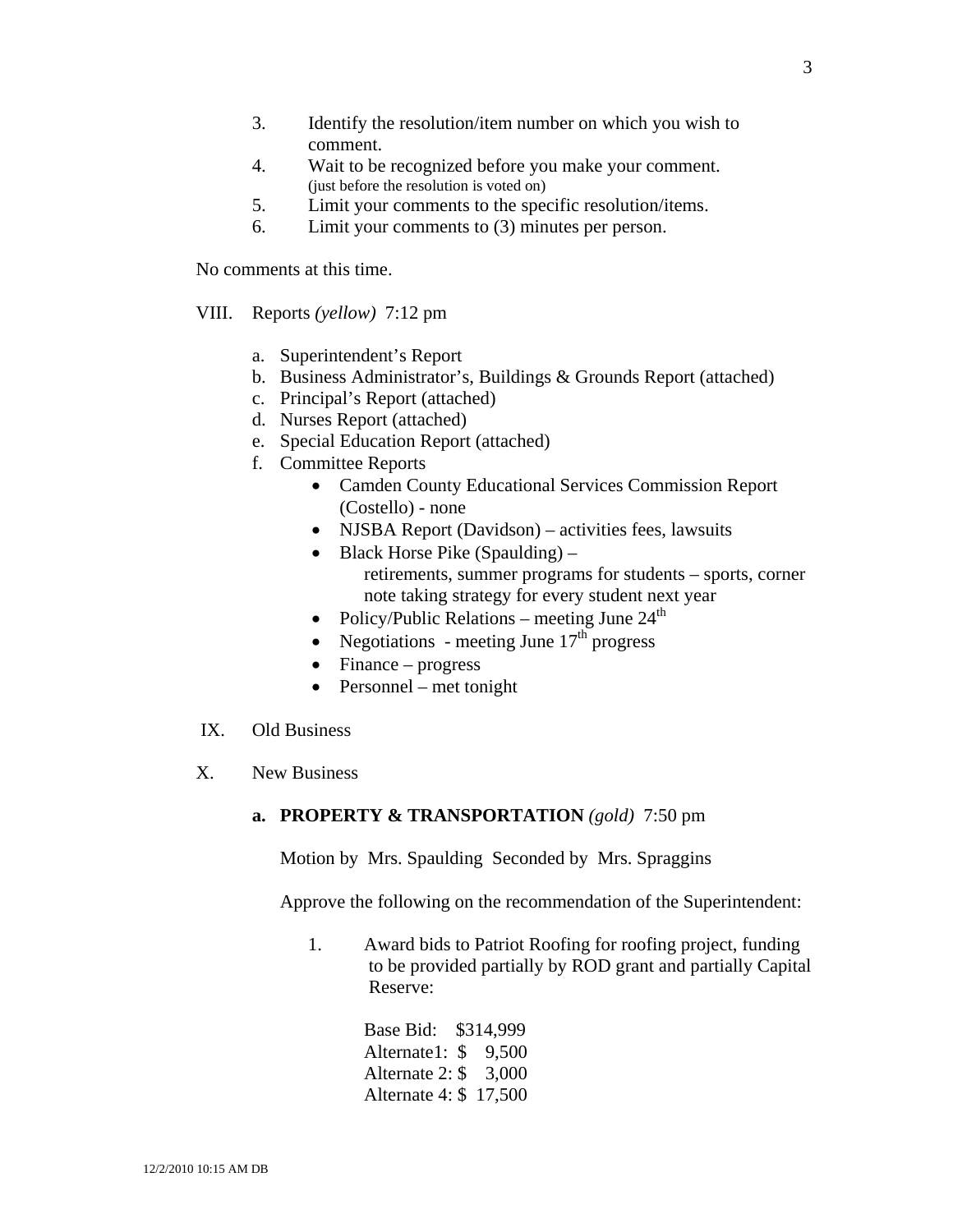Total award: \$344,999. Bid sheets available for review in the Business Office Monday-Friday 8am-4pm.

 3. Award bid to George Sparks, Inc for emergency generator, telecommunications and security upgrades at Bingham, Downing and Mary Volz Schools. Funding to be provided partially by ROD grant and partially Capital Reserve:

> Base Bid: \$398,990. Bid sheets available for review in the Business Office Monday-Friday 8am-4pm.

4. Letter sent to parents regarding the elimination of courtesy bussing for the 2010-11 school year. (attached)

ROLL CALL VOTE: Yes 7 No Abstain Absent 2

**c**. **FINANCE** *(green)* 

Motion by Mrs. Spaulding Seconded by Mrs. Spraggins

Approve the following on the recommendation of the Superintendent:

1. Recommendation that the Board of Education that as of this date and after review of the secretary's monthly financial report (appropriations section) and upon consultation with the appropriate district officials, that to the best of our knowledge, no major fund balance has been overspent in violation of N.J.A.C. 6:20-2.13(b), and that sufficient funds are available to meet the district's financial obligations as of this date.

> Bills List #1 - \$356,189.73 (Payroll 5/30/10) Bills List #2 - \$391,070.03 (Payroll 6/15/10) Bills List #3 - \$111,924.64 Bills List #4 - \$27,298.06 Bills List #5 - \$262,080.00 Bills List #6 - \$33,246.13 Board Secretary's Report Cash Report Food Service Cash Flow Report Treasurer's Report – May

- 2. Approval of a Section 125 Cafeteria Plan on file in the Business Office.
- 3. Professional Development (workshops)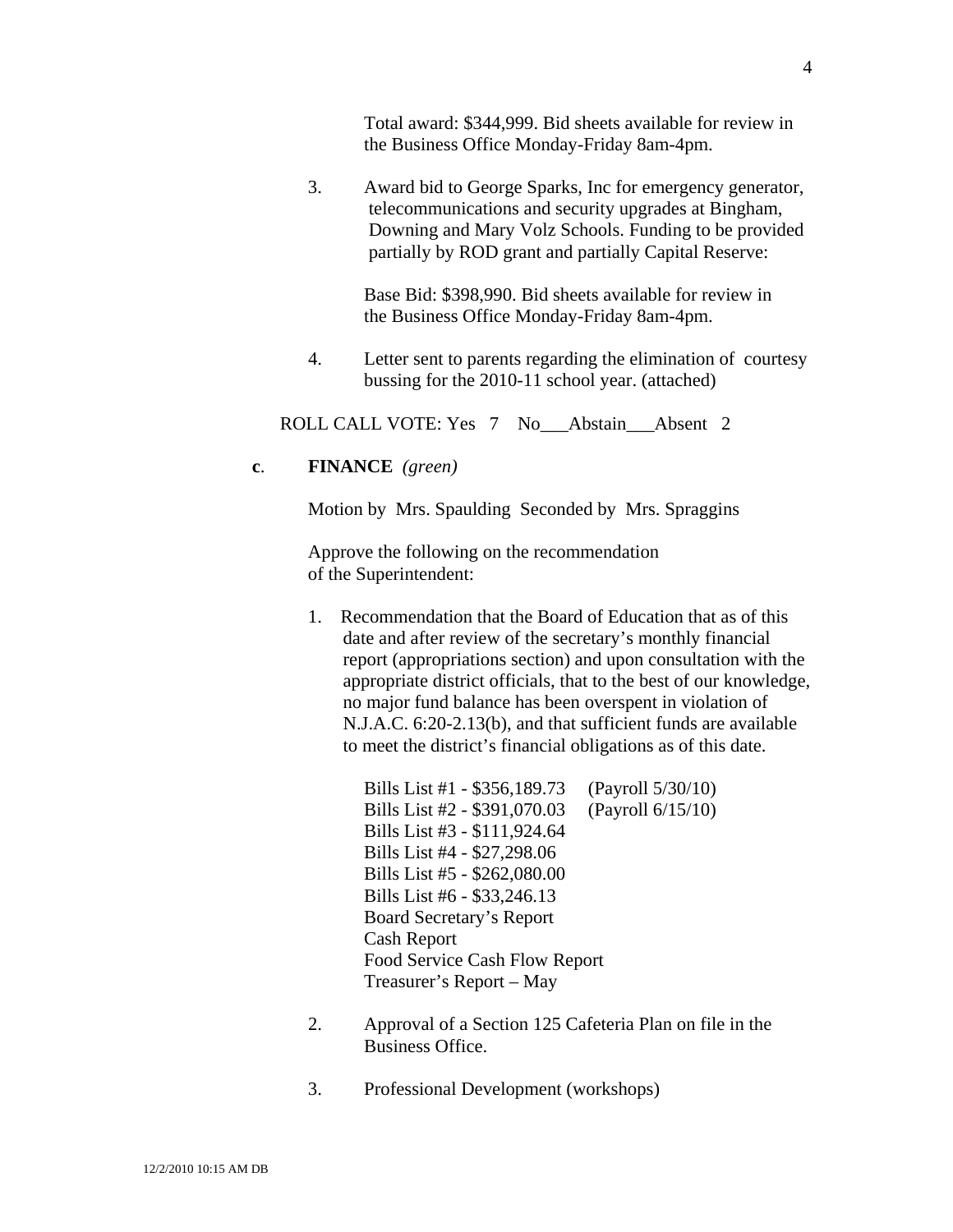- 4. Contract with Bayada Nurses for nursing services 2010- 2011 \$55.00/hour Registered Nurses and \$45.00/hour for LPN. To be used only in cases of emergencies and when two or more nurses are out of the district.
- 5. Contract with Bellmawr Board of Education and Nutri- Serve to provide food service for the 2010-2011 school year.

ROLL CALL VOTE: Yes 7 No 0 Abstain 0 Absent 2

#### **d. CURRICULUM** *(pink)*

Motion by Mrs. Panzarella Seconded by Mrs. Spaulding

Approve the following on the recommendation of the Superintendent:

- 1. 2010-2011 Summer School schedule and personnel (attached)
- 2. NJQSAC Short-Term District Improvement Plan. (attached)
- 3. Revised 2010-2011 report card for grades K-3.

ROLL CALL VOTE: Yes 7 No 0 Abstain 0 Absent 2

XI. Public Comments (on any item) 7:55 pm Audience Recognition and Public Comment

> The public is reminded that all public complaints against a district employee must be made through a specific grievance process.

A description of this process may be found in BOE policy (File Code 1312). This policy is available upon request in the office of the Board Secretary.

Any individual naming an employee in a complaint before the Board of Education, without the employee's permission, could be cited for violating that employee's civil and contractual rights.

Mr. John Hughes – 126 Greenwich Rd

Has special needs student and has question about transportation picked up and dropped off at front door. Picked up at home and dropped off in Oaklyn.

Mrs. Brazelton – we are required home to school; school to home.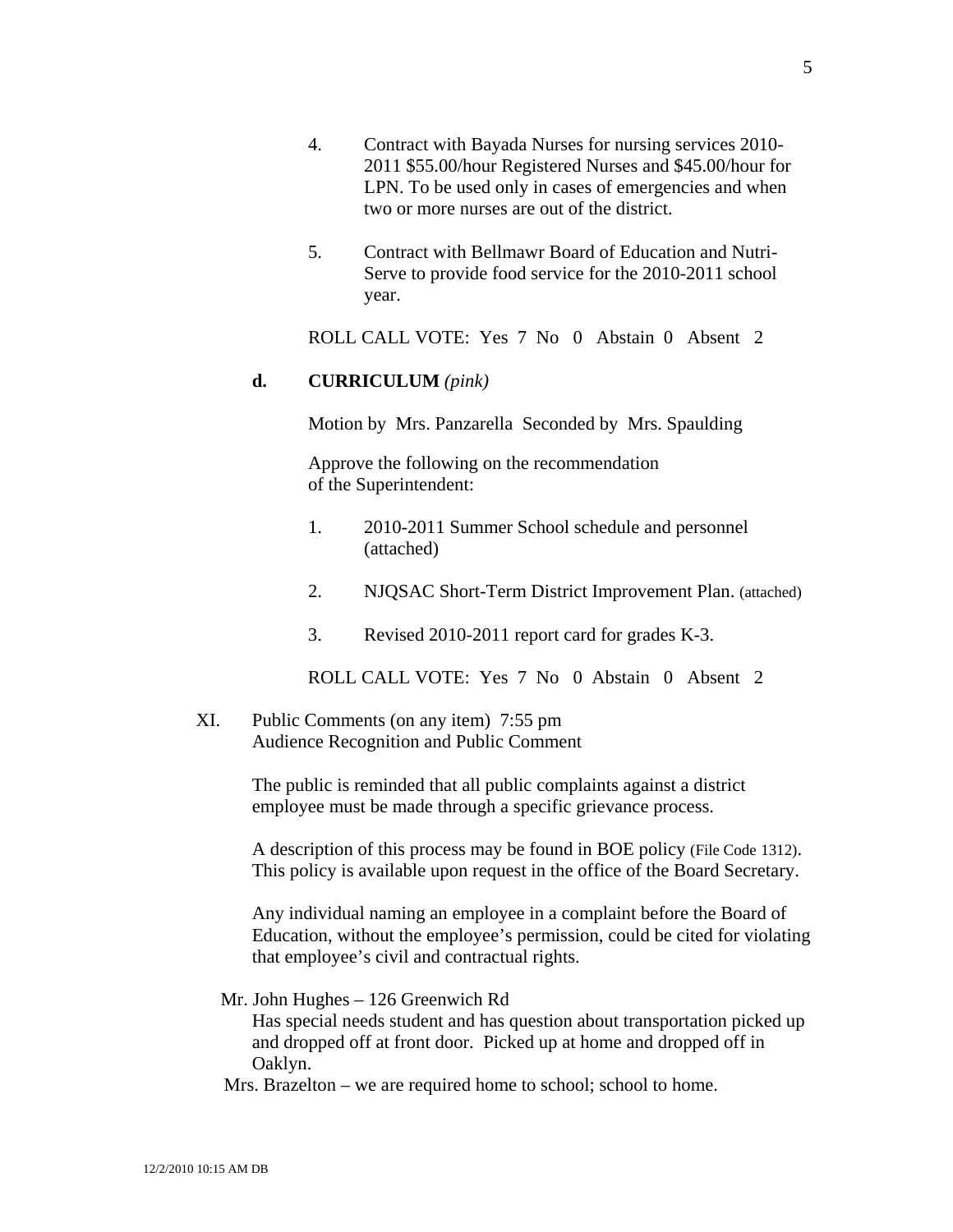Mrs. Ward stated she spoke with Board Solicitor and he affirmed Mrs. Brazelton's statements and law regarding transportation.

Mr. Hughes said he would be contacting his attorney.

XII. Executive Session to discuss student matters, personnel, contractual and legal matters. 8:05 pm

Motion by Mrs. Davidson Seconded by Mrs. Torrillo

Resolved that pursuant to Section 8 of the Public Meetings Act, the public shall be excluded from that portion of the meeting involving the discussion of personnel, legal and contractual matters. Further resolved that discussion of such subject matters discussed in Executive Session can be disclosed to public, upon official action, if any, at the conclusion of the executive session, or at a public session at some later date.

ROLL CALL VOTE: Yes 7 No 0 Abstain 0 Absent 2

XIII. Return to Public Session 9:10 pm

Motion by Mrs. Torrillo Seconded by Mrs. Spraggins

ROLL CALL VOTE: Yes 7 No 0 Abstain 0 Absent 2

- X. New Business
	- **b. PERSONNEL** *(blue)* 9:10 pm

Motion by Mrs. Spaulding Seconded by Mrs. Torrillo

 Approve the following on the recommendation of the Superintendent:

 The following new hires for the 2010-2011 school year: All new hires are pending criminal history clearance and proper New Jersey certification. All salaries are pending REA settlement. (attached) - contingent upon funding Sept  $1 -$  June 30, 2011

| <b>Employee</b>                                      |                              |  | <b>Postion</b> |  |  |    |      | Step# Degree |  |
|------------------------------------------------------|------------------------------|--|----------------|--|--|----|------|--------------|--|
|                                                      |                              |  |                |  |  |    |      |              |  |
|                                                      | 1. Mrs Claire Arena Volz/4th |  |                |  |  | AB | - BA |              |  |
| ROLL CALL VOTE: Yes 6 No 0 Abstain 1 (Wark) Absent 2 |                              |  |                |  |  |    |      |              |  |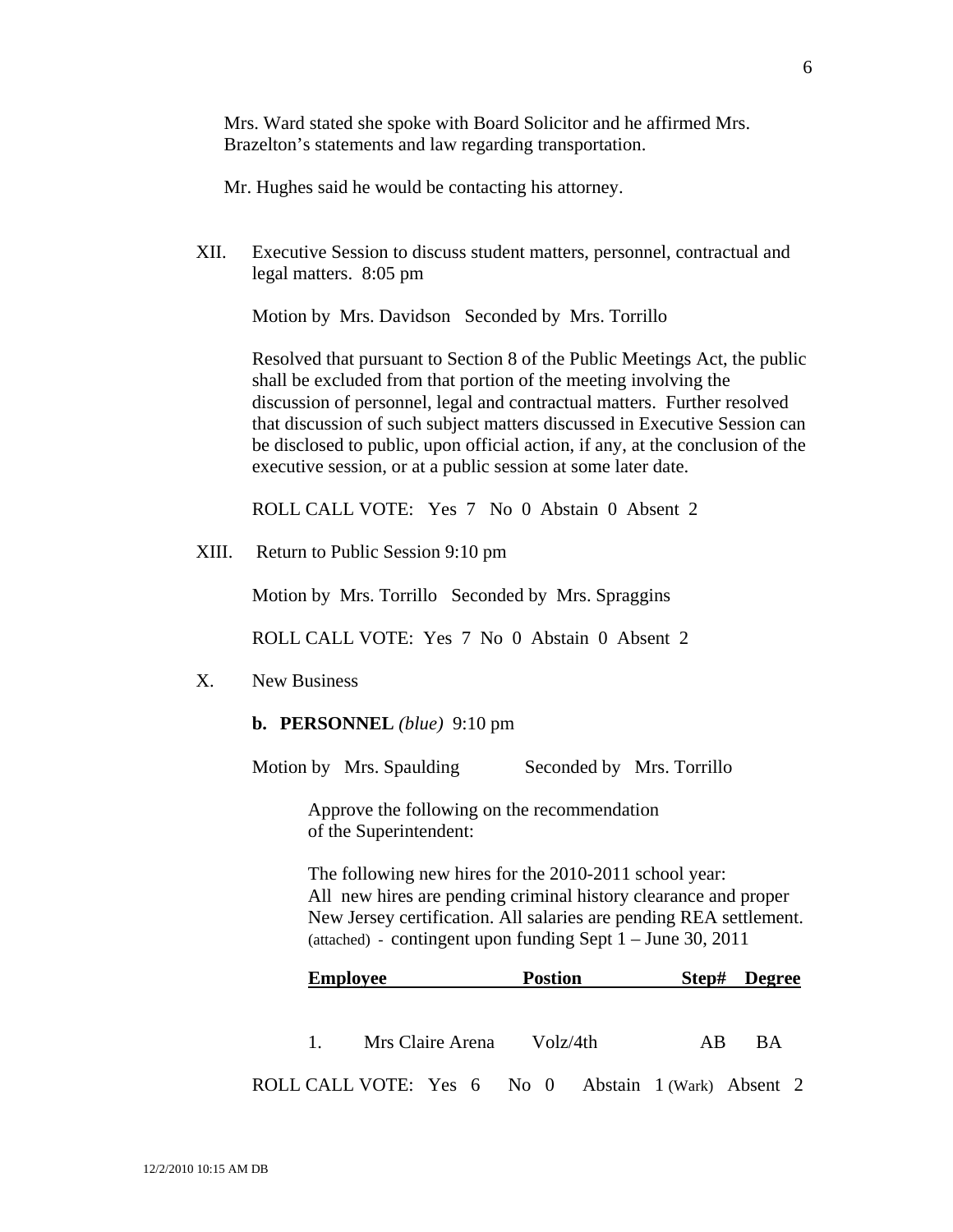| Seconded by Mrs. Spraggins<br>Motion by Mrs. Torrillo                                             |           |  |  |  |
|---------------------------------------------------------------------------------------------------|-----------|--|--|--|
| Mr. Robert D'Errico Volz/Music<br>$\overline{2}$<br>AB                                            | <b>BS</b> |  |  |  |
| ROLL CALL VOTE: Yes 7 No 0 Abstain 0 Absent 2                                                     |           |  |  |  |
| Seconded by Mrs. Spraggins<br>Motion by Mrs. Spaulding                                            |           |  |  |  |
| 3.<br>Ms. Rachel Gorman Bingham/Pre-School AB                                                     | <b>BA</b> |  |  |  |
| ROLL CALL VOTE: Yes 7 No 0 Abstain 0 Absent 2                                                     |           |  |  |  |
| Seconded by Mrs. Davidson<br>Motion by Mrs. Panzarella                                            |           |  |  |  |
| 4.<br>Mrs.Lori Hynes LDTC/District<br>G                                                           | M         |  |  |  |
| ROLL CALL VOTE: Yes 7 No 0 Abstain 0 Absent 2                                                     |           |  |  |  |
| Motion by Mrs. Spaulding<br>Seconded by Mrs. Spraggins                                            |           |  |  |  |
| Mrs. Lisa Maitag Volz/Library Media (current)BS<br>$5^{\circ}$                                    |           |  |  |  |
| ROLL CALL VOTE: Yes 7 No 0 Abstain 0 Absent 2                                                     |           |  |  |  |
| Motion by Mrs. Spaulding<br>Seconded by Mrs. Spraggins                                            |           |  |  |  |
| Mr. Alfie Mannino Volz/Spanish AB<br>6.                                                           | <b>BA</b> |  |  |  |
| ROLL CALL VOTE: Yes 7 No 0 Abstain 0 Absent 2                                                     |           |  |  |  |
| Motion by Mrs. Spraggins<br>Seconded by Mr. Wark                                                  |           |  |  |  |
| Mr. Michael Ralston Volz/5 <sup>th</sup><br>AB<br>7.                                              | M         |  |  |  |
| ROLL CALL VOTE: Yes 6 No 0 Abstain 1 (Kurth) Absent 2                                             |           |  |  |  |
| Motion by Mrs. Torrillo<br>Seconded by Mrs. Davidson                                              |           |  |  |  |
| Mrs. Theresa Raynor Downing/ $2^{nd}$<br>8.<br>AB                                                 | <b>BS</b> |  |  |  |
| ROLL CALL VOTE: Yes 3 No 0 Abstain 4 Absent 2<br>(Spaulding, Spraggins, Wark, Kurth)              |           |  |  |  |
| Motion by Mrs. Spraggins Seconded by Mr. Wark                                                     |           |  |  |  |
| Mrs. Mary Ruggieri Bingham/ $2nd$<br>AB<br>9.<br>ROLL CALL VOTE: Yes 7<br>No 0 Abstain 0 Absent 2 | <b>BA</b> |  |  |  |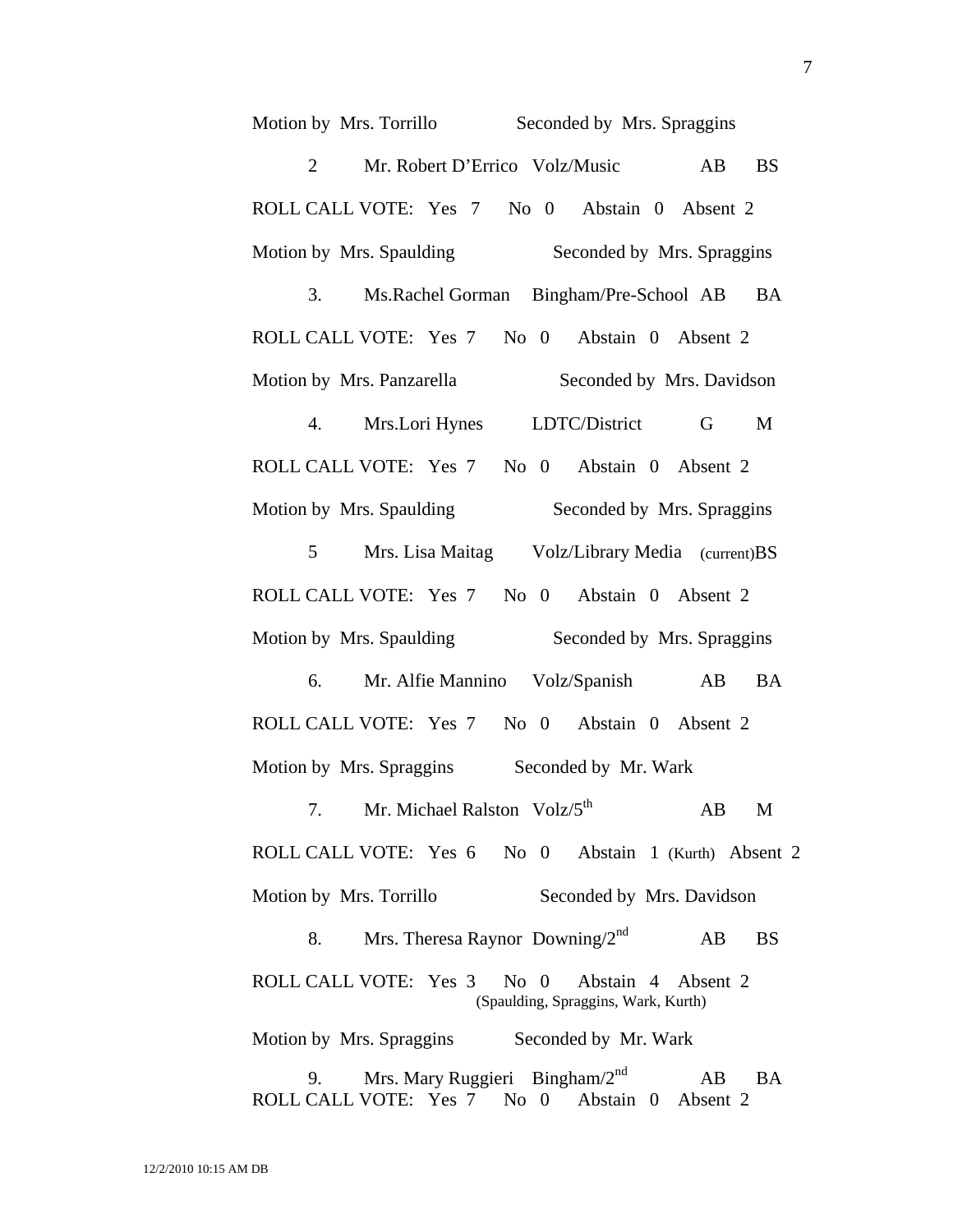| Motion by Mrs. Spraggins | Seconded by Mr. Wark |  |
|--------------------------|----------------------|--|
|                          |                      |  |

10. Mrs. Jaimie Trout Bingham Pre-School Aide

ROLL CALL VOTE: Yes 7 No 0 Abstain 0 Absent 2

Motion by Mrs. Spraggins Seconded by Mrs. Panzarella

- 11. Resignation of Mrs. Simona Falasca from her teacher aid's position at Bingham School effective May 25, 2010.
- 12. Retirement letter from Ms. Dianna Corbett, effective 6/30/2010. (attached)
- 13. Michelle Karpiak-Molloy as Summer Art Program Instructor. Stipend will not exceed \$900.00 to be paid to the Board of Education by participants of the program.
- 14. Bonnie Maurer as Part-Time Secretary to the Superintendent at \$14.75 per hour for 120 days during 2010-2011school year commencing on August 1, 2010. \$14,160.00 through June 30, 2011
- 15. Mrs. Donna Kohler as a substitute nurse. (pending criminal history clearance)
- 16. Additional Summer School Staff:

Jamie Trout Certified Aide Debbie Dockery Certified Aide Susan Wallen Certified Aide Mariana Mounier Speech Teacher (5 hours/week) Rehab Connection for O.T. & P.T. Servicce  $(0.T. - 3 hours/week)$  (P.T. – 3.5 hours/week)

ROLL CALL VOTE: Yes 7 No 0 Abstain 0 Absent 2

| Motion by Mrs. Spaulding | Seconded by Mrs. Spraggins |
|--------------------------|----------------------------|
|--------------------------|----------------------------|

17. Michael Martin Volz/Social Studies AB BA

ROLL CALL VOTE: Yes 6 No 0 Abstain 1 (Kurth) Absent 2

Motion by Mrs. Torrillo Seconded by Mr. Wark